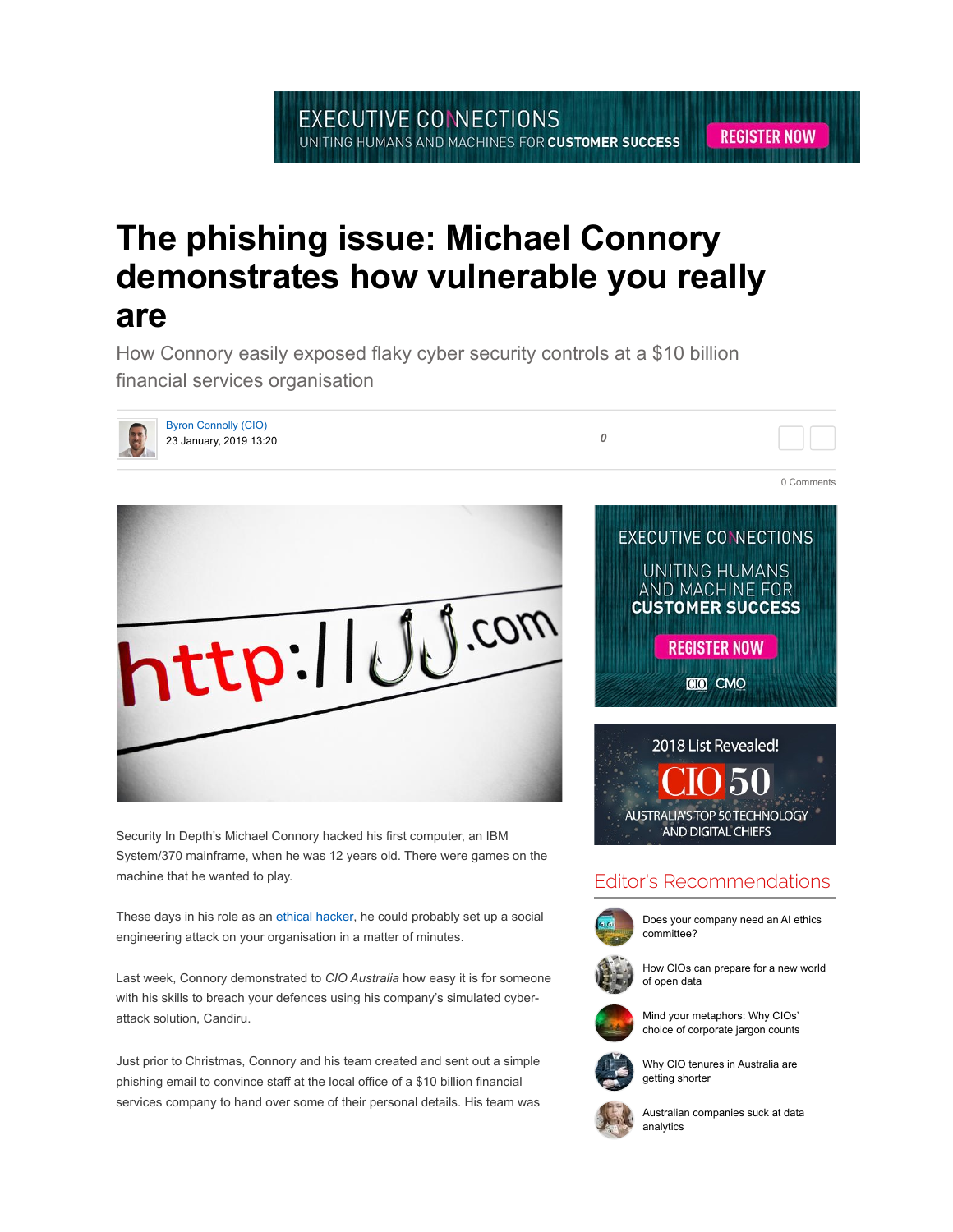engaged by the organisation to set up the phishing attack and will subsequently be hosting cyber security training for its staff in a few weeks.

The phishing email, titled 'Thank you for your hard work,' was sent to 140 staff at the organisation. Upon opening the email, staff were presented with a fake movie voucher offer which when clicked, sent them to a portal where they were asked to provide personal information such as their usernames, passwords and phone numbers.



More from Juniper Networks »

It was prior to Christmas so some staff were on holiday. Despite this, 41 people clicked the link in the email and provided their details.

"We can see that a lot of the individuals didn't open the email but some did – the reality is that many people [fall victim]," said Connory. "We can sit on this and then start to utilise Outlook web access or Gmail or whatever it is and then access [personal] emails that way."

Around three hours into the phishing campaign, a staff member figured out it was SPAM and alerted the rest of the organisation, said Connory.

Connory said his organisation uses two methods during its regular hacking activities. The first is to use a "binding piece of technology" where malicious software is combined with another item such as a picture.



OPINION: Human factor weak link in health data security

The second method, which the organisation prefers, is to send out a keylogger to gain access to a computer.

"An example might be a bank – we don't want to target its customers, we think that's dumb and slow, we want to target the bank itself. We want to be indistinguishable – we don't want to be found. We can have a clean computer and a clean IP address," Connory said.

Candiru can also monitor when a third party managed service provider or security technology a company is using will pick up an attack. The financial services firm was using Outlook 365 and the Mimecast cloud-based email security software.

Connory said the Mimecast product only picked up 18 per cent of the emails.



Burning down the house: CEO attitudes to cyber security all wrong

"The [financial services company's] third party managed service provider, they were told about it and didn't do anything. When they were told about it, they just told people it wasn't serious and not to worry about it," he said.



### Web Events



How to power your work and unleash enterprise agility



CIO Executive Council WebEvent | Enterprise Agility – Facilitation, Integration and Enablement



CIO Live Webinar - Future of Work: **COX** How to meet the demand of digital

## Read more



## **BECOME A FUTURE-STATE LEADER IN A FUTURE** Ready Organisation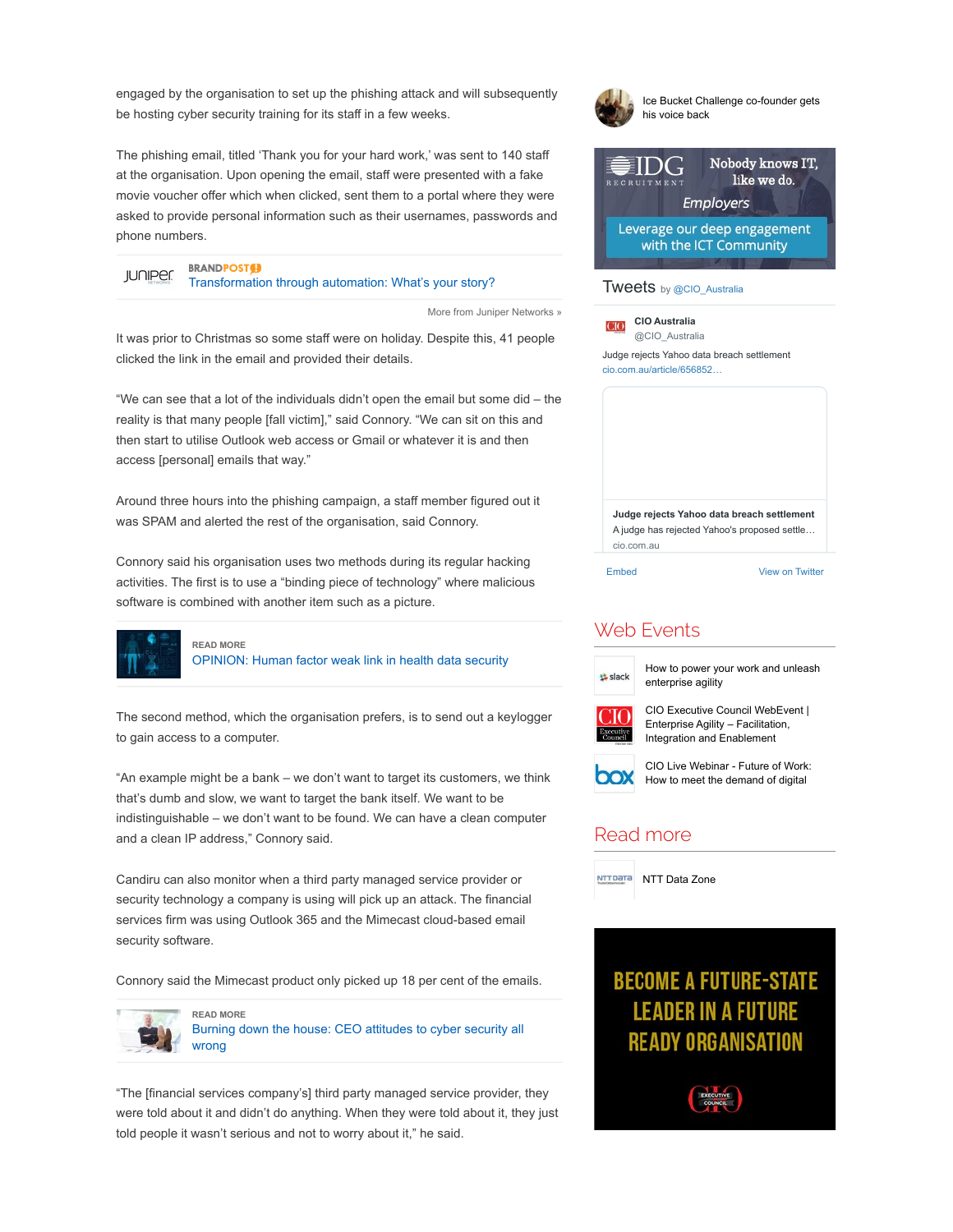"When we checked the processes, out of those people who clicked on it, only one-third actually followed the process of how to deal with it. So the incident response program for that organisation completely broke down, the reporting of the incident broke down, the managed services and the technology behind it broke down.

"From this particular focus, we were able to identify significant gaps in the organisational structure. Now, this is an organisation that manages more than \$10 billion in funds and has more than 50,000 members. And this is one of many."

#### Cyber education is not good enough



READ MORE Rise in children's identities being sold on the dark web

Organisations are not doing the best job of rolling out cyber security education programs for their staff, according to Connory.

"The first component is they provide an induction and say, 'don't click on links you don't know, try to identify the link, have a look and see if there's a sense of urgency behind it [the email message].'

"The email that we sent [to staff at the financial services firm] said, 'if you do this by Friday, you get your [movie] vouchers. We even spelt the HR director's name incorrectly. If somebody really wanted to do it [send a phishing email], they wouldn't make those mistakes. We did it on purpose," he said.

Companies teach their staff to look out for suspect emails but they don't necessarily put into practice what they are taught and they often don't do another round of cyber security training for another year or two, Connory said.

"I did a review recently of a company that was breached and is in serious trouble. They had spent hundreds of millions of dollars on new cyber security processes which still failed," he said. "Nobody is communicating and there is no process involved [in managing attacks].

He said that Chinese cyber espionage group APT10 has taken advantage of this lack of communication across organisations. This threat actor targets managed IT service providers to access the IP data of both the MSPs themselves and their customers.

"This is what APT10 did. If I get access to one [company's] Gmail account and create an email address within one account which is seen to be ok, I can then start to translate that across to everybody else. This means you won't get that notification that [it's a potential attack].

"One of the tactics people use is to send a file that the user sees and asks, 'hang on, what's going on here? I haven't received a file, I haven't done anything.' And by you creating a conversation, what's occurring is that the system is learning that this is an ok and trusted communication. And from this

#### Latest Jobs

#### Manager, Site Reliability Engineering

Google Inc. Sydney NSW Read more

#### IT Capital Delivery Specialist

Darebin City Council Melbourne VIC Read more

#### e-Commerce Delivery Manager (Digital Producer)

s2m Digital Cremorne VIC Read more

POWERED BY Post a Job

View all jobs

### Related Whitepapers



Gaining Visibility into Risk and the ROI of Your Security Program



Fighting Fraud in Financial Services? How Blockchain Can Help

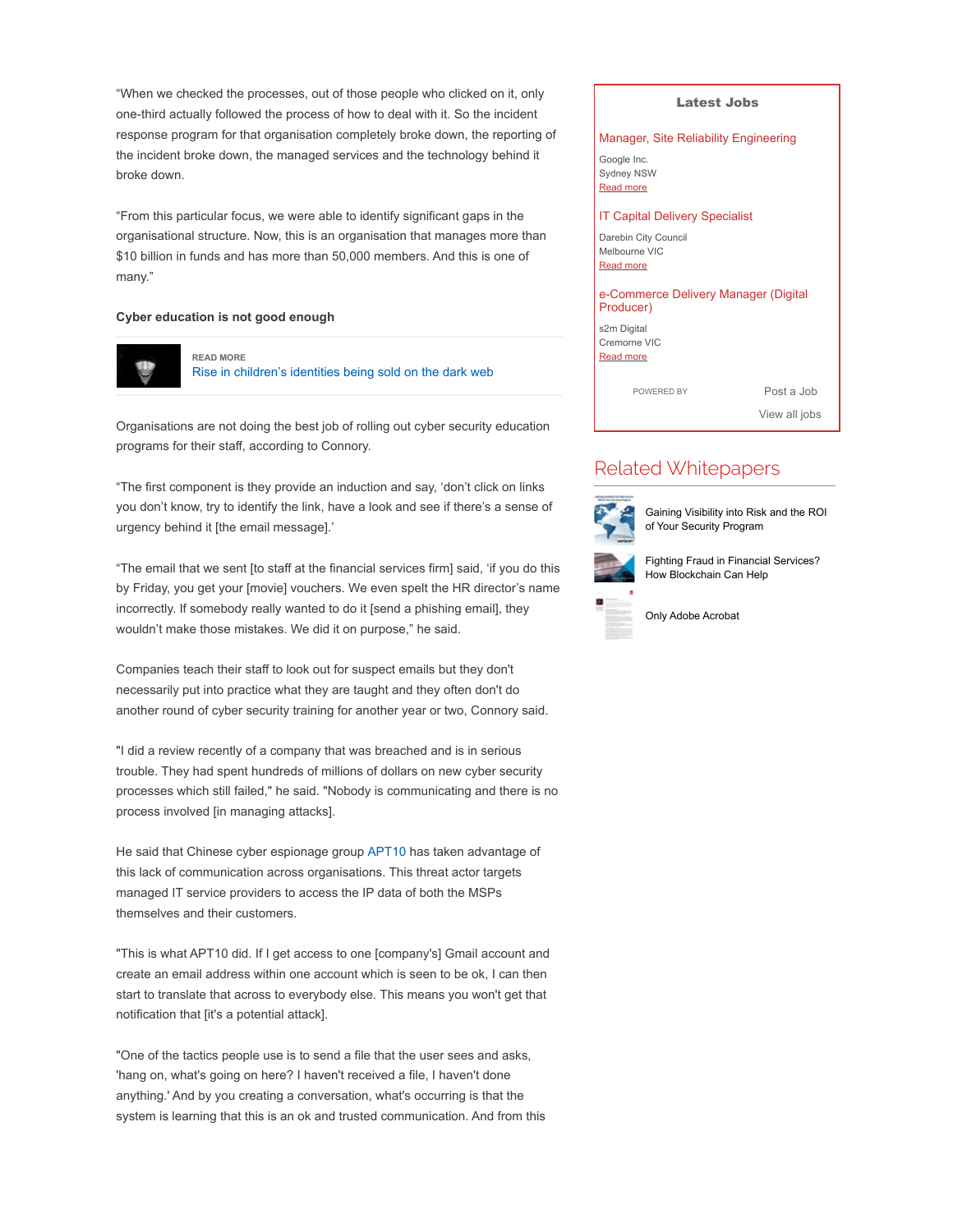I can send files, I can attach viruses and malicious code into your email because I have access to it and send it internally."

Follow CIO Australia on Twitter and Like us on Facebook… Twitter: @CIO\_Australia, Facebook: CIO Australia, or take part in the CIO conversation on LinkedIn: CIO Australia

Follow Byron Connolly on Twitter: @ByronConnolly

Join the CIO Australia group on LinkedIn. The group is open to CIOs, IT Directors, COOs, CTOs and senior IT managers.

| Tags         | hacker | phishing  | email             | cyber-attack |                 | email scam | <b>Ethical Hacker</b> |
|--------------|--------|-----------|-------------------|--------------|-----------------|------------|-----------------------|
| white hacker |        |           | Security in Depth |              | Michael Connory | Candiru    |                       |
| More about   |        | Australia | Facebook          | IBM          | Mimecast        | Twitter    |                       |

0 Comments



Read next



Aussie IT spend to increase in 2019, despite recession rumours and trade ...



Business execs, academics call for urgent debate on AI ethics



The week in security: GDPR gets real for Google CSO Online



In pictures: CIO Executive Council Pathways graduation



In pictures: Turning insight into action - and your competitive edge - ...

# Swinburne Uni and Capgemini launch blockchain centre